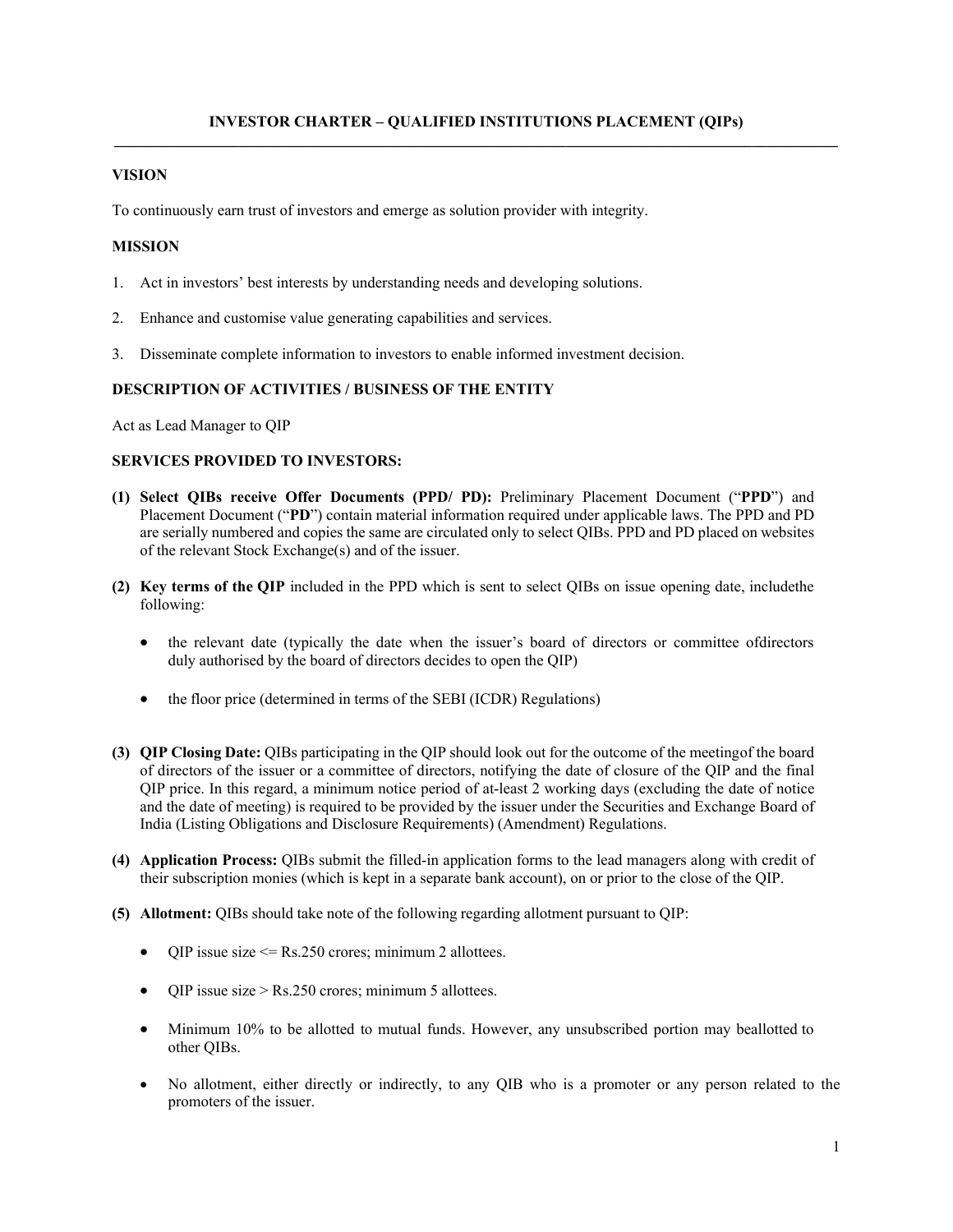- No individual allottee is allowed to have more than 50% of the total amount issued.
- QIB under the same group/ under same control is considered as single allottee.
- On approval of the allotment by the board of directors of the issuer/ committee of directors, QIBs which have received allotment in the QIP receive a serially numbered PD (including the final QIP price, issue period details etc.) and confirmation of allotment note (CAN). Thereafter, the credit of shares to successful allottees takes place.
- **(6) Disclosure of list of investors** in the PD and Stock Exchange websites:
	- Names of the allottees and the percentage of their post-issue shareholding is disclosed in the PD.
	- The names of the allottees are also be mentioned in PAS-3 (ROC form for allotment to be filed by the Company).
	- In case, any QIB belonging to the same group/ under same control is allotted more than 5% of the equity shares, their names along with the number of equity shares allotted are disclosed on the websites of the stock exchanges
- **(7) Restrictions on Transferability:** QIBs should note that specified securities issued under a QIP are subject to lock-in for 1 year, unless sold on the floor of stock exchange.

| Sr. No.          | <b>Activity</b>                                                                         | Timeline for which activity takes                                                                                      | <b>Information</b><br>where                                                                                                                                                  |
|------------------|-----------------------------------------------------------------------------------------|------------------------------------------------------------------------------------------------------------------------|------------------------------------------------------------------------------------------------------------------------------------------------------------------------------|
|                  |                                                                                         | place                                                                                                                  | available / Remarks                                                                                                                                                          |
| 1.               | Issue opening date                                                                      | Typically the same day when<br>Issuer's Board/ Committee decides<br>to open the issue                                  | of<br>Stock<br>Websites<br>Exchanges; Also disclosed in<br>the PPD, PD                                                                                                       |
| 2.               | Availability of PPD                                                                     | Typically available on the same day<br>when the Issuer's Board/<br><b>as</b><br>Committee decides to open the<br>issue | BRLMs circulate<br>serially<br>numbered copies of the PPD<br>select QIB investors;<br>to<br>Copies of PPD also available<br>in the websites of Stock<br>Exchanges and Issuer |
| 3.               | Availability of details of Lead<br>Managers, Escrow Bank                                | Part of PPD, PD, Application Form                                                                                      | Details available in PPD, PD,<br><b>Application Form</b>                                                                                                                     |
| $\overline{4}$ . | Availability of the Floor Price,<br>key terms of the issue etc.                         | Part of PPD, PD                                                                                                        | Floor<br>Price<br>typically<br>disclosed in the outcome to<br>Board/<br>Committee<br>the<br>meeting. Floor Price, key<br>terms etc. disclosed in the<br>PPD, PD              |
| 5.               | Availability of application forms                                                       | No later than issue closing                                                                                            | BRLMs circulate application<br>forms to select investors;<br>Sample application form is<br>sometimes also available in<br>the PPD                                            |
| 6.               | Submission<br>of<br>in<br>filled-<br>forms<br>application<br>and<br>subscription monies | No later than issue closing                                                                                            | Application forms submitted<br>by QIB investors to BRLMs;<br>Subscription monies credited<br>to a separate bank account, as                                                  |

# **TIMELINES - QIPs**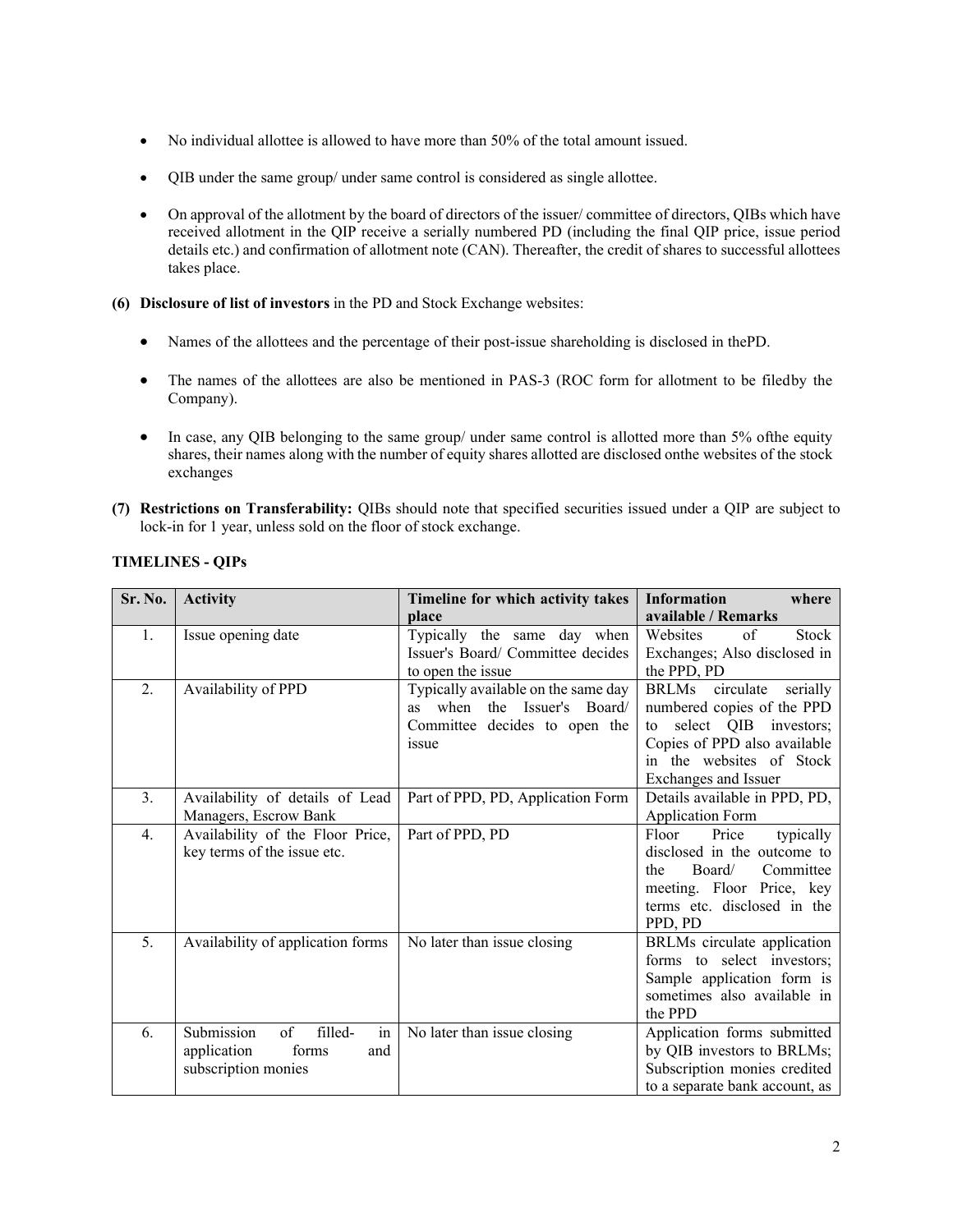| Sr. No.           | <b>Activity</b>                                                                                                    | Timeline for which activity takes<br>place                                                                                       | <b>Information</b><br>where<br>available / Remarks                                                                                                                                                                                                                                         |
|-------------------|--------------------------------------------------------------------------------------------------------------------|----------------------------------------------------------------------------------------------------------------------------------|--------------------------------------------------------------------------------------------------------------------------------------------------------------------------------------------------------------------------------------------------------------------------------------------|
|                   |                                                                                                                    |                                                                                                                                  | per details provided to the<br>QIB investors                                                                                                                                                                                                                                               |
| 7.                | Outcome of Issuer's Board or<br>Committee meeting to decide<br>final QIP price; Availability of<br>final QIP price | Post completion of the Board/<br>Committee meeting                                                                               | Websites<br>of<br><b>Stock</b><br>Exchanges; QIP price also<br>disclosed in the PD and CAN                                                                                                                                                                                                 |
| 8.                | Issue closing date                                                                                                 | Typically the same date as the<br>Issuer's Board<br><sub>or</sub><br>Committee<br>meeting to decide final QIP price              | Websites<br>of<br>Stock<br>Exchanges; Also disclosed in<br>the PD                                                                                                                                                                                                                          |
| 9.                | Confirmation of Allocation Note<br>(CAN) and serially numbered PD<br>sent to successful allottees                  | Typically on the same day as the<br>issue closing or the next day                                                                | BRLMs to circulate serially<br>numbered CANs and PDs to<br>successful applicants; CAN<br>includes details of securities<br>allocated<br>each<br><b>OIB</b><br>to<br>applicant, issue price and bid<br>amount, probable date of<br>credit of securities to the<br>applicant's demat account |
| $\overline{10}$ . | Availability of PD                                                                                                 | Typically on the same day as the<br>issue closing or the next day                                                                | BRLMs circulate<br>serially<br>numbered copies of the PD to<br>QIB applicants which have<br>received allocation; Copies of<br>PD also available in the<br>websites of Stock Exchanges<br>and Issuer                                                                                        |
| 11.               | List of allottees                                                                                                  | Part of PD                                                                                                                       | Included in PD and Form<br>(ROC)<br>form<br>for<br>PAS-3<br>allotment to be filed by the<br>Issuer)                                                                                                                                                                                        |
| 12.               | Board/ Committee meeting to<br>approve allotment                                                                   | Typically<br>the<br>day<br>same<br>as<br>circulation of CANs and PD to<br>successful allottees                                   | of<br>Outcome<br>meeting<br>uploaded on websites of<br><b>Stock Exchanges</b>                                                                                                                                                                                                              |
| 13.               | List of allottees allotted more<br>than 5% of the securities offered                                               | Typically given together with the<br>outcome of Board/ Committee<br>meeting for allotment                                        | Websites<br>of<br>the<br>Stock<br>Exchanges                                                                                                                                                                                                                                                |
| 14.               | Credit of securities to demat<br>accounts of allottees                                                             | Corporate action by Issuer on the<br>same day as approval of allotment<br>or next working day                                    | Confirmation of credit to<br>allottees through e-mail/ SMS<br>by DP                                                                                                                                                                                                                        |
| 15.               | Commencement of trading                                                                                            | Typically, application to the Stock<br>Exchanges is made at the same time<br>as the corporate action for credit of<br>securities | Notices posted on websites of<br><b>Stock Exchanges</b>                                                                                                                                                                                                                                    |

# **RIGHTS OF INVESTORS**

- 1. Receive transferable and transmittable equity shares that rank *pari passu* in all respects with the existing equity shares of the Issuer Company.
- 2. Receive PPD, PD, application form, CAN from the Issuer Company/ Lead Managers.
- 3. Response to investor queries.
- 4. All such rights as may be available to a shareholder of a listed public company under the Companies Act, the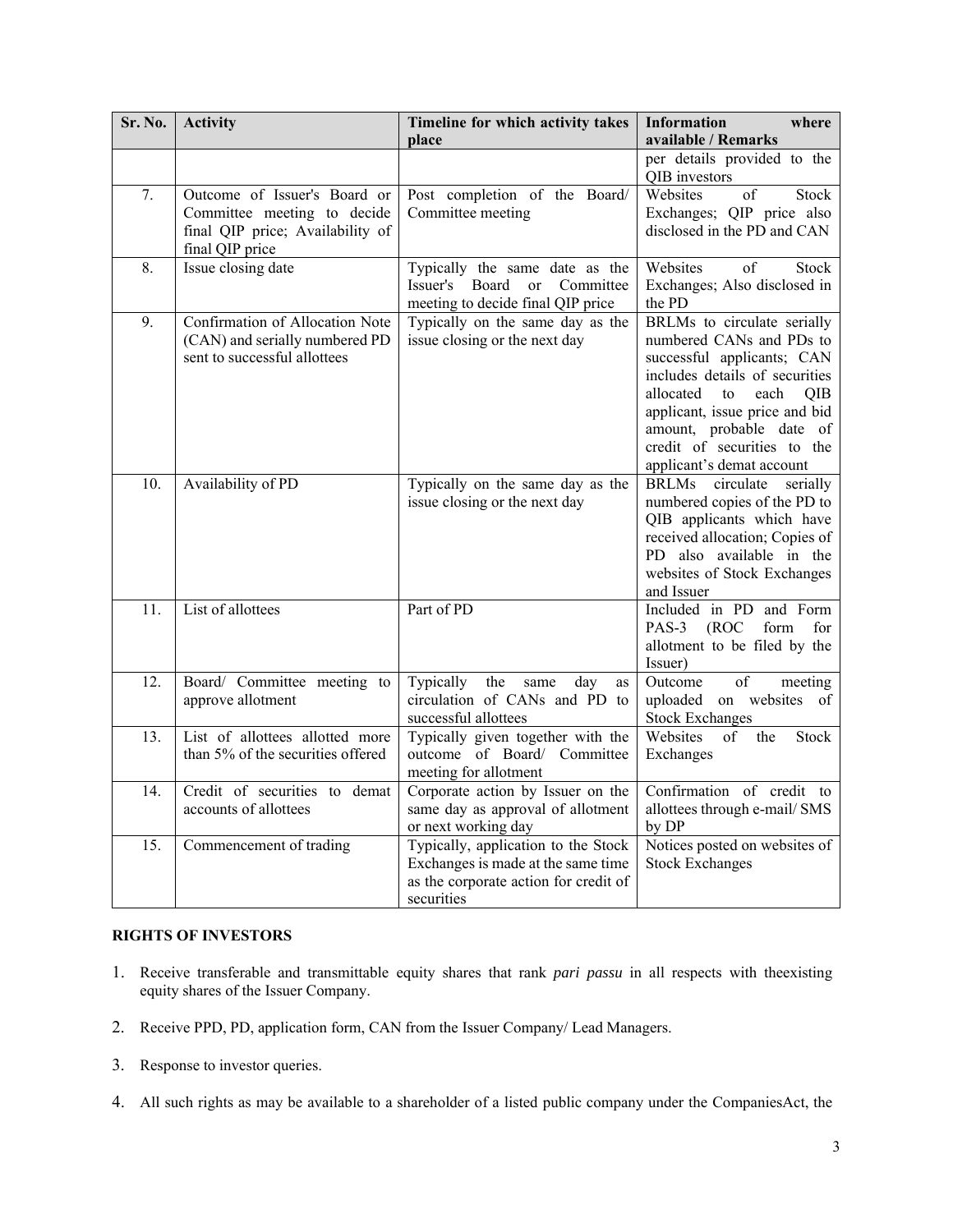#### Memorandum of Association and the Articles of Association.

### **DO'S AND DON'Ts FOR THE INVESTORS**

### **Do's**

- 1. Carefully read through and fully understand the PD, PD, application form, CAN and other issue related documents, and abide by the terms and conditions.
- 2. Ensure accurate updation of demographic details with depositories including the address, name, investor status, bank account details, PAN, e-mails addresses, contact details etc.
- 3. Ensure active demat/ broking account before investing, as securities will be allotted in dematerialized form.
- 4. EnsEnsure valid QIB registration.
- 5. Provide full and accurate information in duly filled-in application form.
- 6. Review Stock Exchange website for the outcome of the meeting of the board/ committee of directors of the Issuer, notifying the date of closure of QIP, the final QIP price etc.
- 7. Submit duly filled-in application forms to Lead Managers along with credit of the subscription monies, which is kept in a separate bank account on or prior to the close of QIP.
- 8. Provide accurate information and investor details while making any query.

#### **Don'ts**

- 1. Investors should not sell securities allotted in a QIP during the lock-in period, except on the floor of the Stock Exchanges.
- 2. Investors should not trade in the securities allotted in a QIP, prior to the receipt of final listing and trading approvals from Stock Exchanges.
- 3. Investors should not participate in the Issue, if the Investor is not an eligible QIB as defined under Regulation 2(1)(ss) of SEBI ICDR Regulations.
- 4. Investors should not forward, circulate or distribute the application form, PPD, PD and CAN or any accompanying issue related documents sent to them to any third party.
- 5. Investors cannot withdraw, modify, cancel or revise their application downwards after the Issue Closing Date.

### **INVESTOR GRIEVANCE REDRESSAL MECHANISM AND HOW TO ACCESS IT**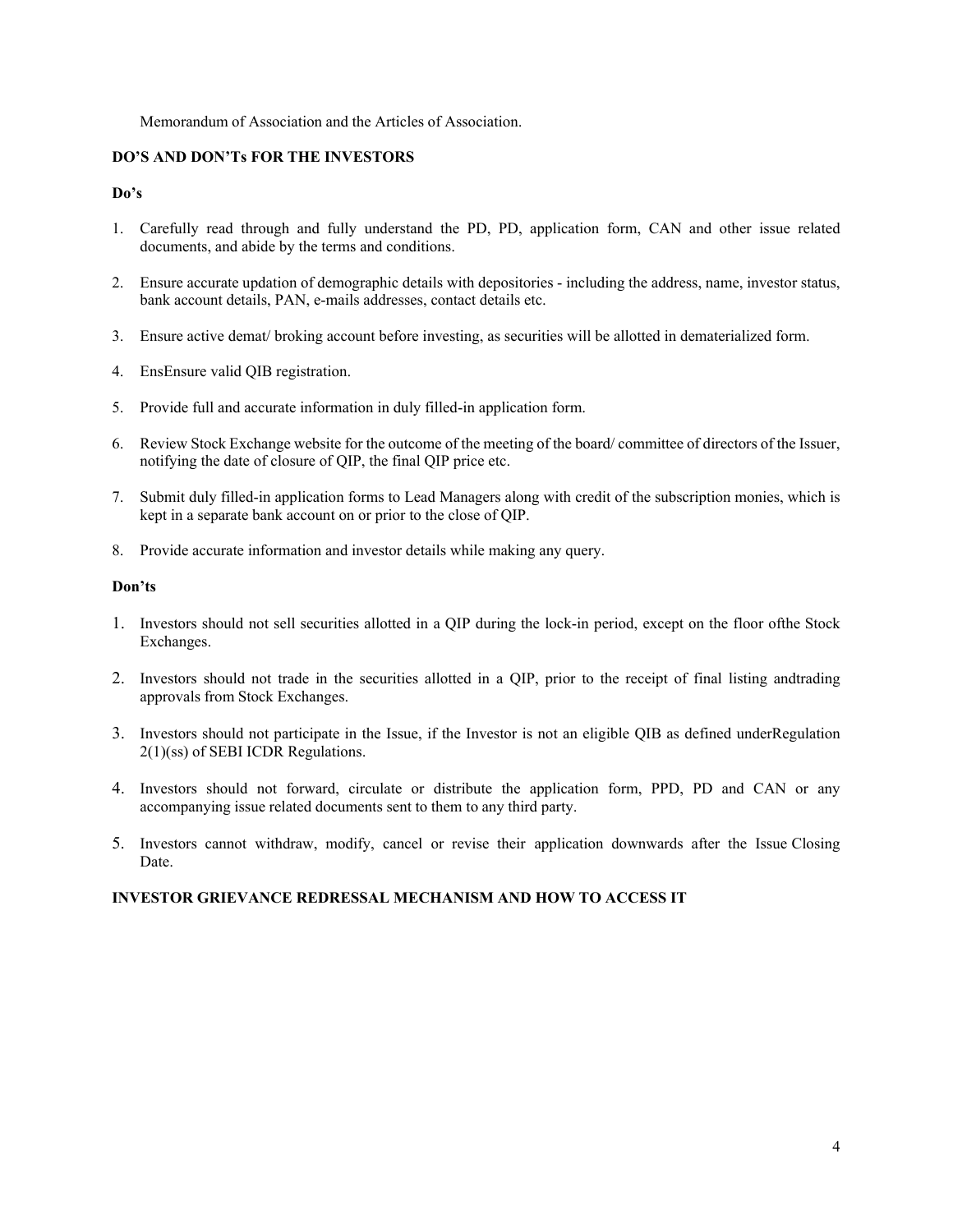

### **TIMELINES FOR RESOLUTION OF INVESTOR GRIEVANCES IN QIPs**

| Sr. No | <b>Activity</b>                                                                 | No. of calendar days |
|--------|---------------------------------------------------------------------------------|----------------------|
|        | Investor grievance received by the lead manager                                 |                      |
|        | Lead manager to identify the concerned person (company/intermediary) and        | $T+1$                |
|        | it shall be endeavoured to forward the grievance to the said person on T day    |                      |
|        | istelf                                                                          |                      |
|        | The company/concerned intermediary to respond to the lead manager with an       | $\boldsymbol{X}$     |
|        | acceptable reply                                                                |                      |
|        | Investor may escalate the pending grievance, if any, to a senior officer of the | $T+21$               |
|        | lead manager of rank of Vice President or above                                 |                      |
|        | Lead manager, the company/ concerned intermediary/ies and the investor          | Between T and X      |
|        | shall exchange between themselves additional information related to the         |                      |
|        | grievance, wherever required                                                    |                      |
|        | LM to respond to the investor with the reply                                    | Upto $X+3$           |

Best efforts will be undertaken by lead manager to respond to the grievance within T+30.

### **Nature of investor grievance for which the aforesaid timeline is applicable**

- 1. Delay in refunds, if any.
- 2. Non-allocation/ allotment of securities after receipt of CAN/ payment of application amount.
- 3. Non receipt of securities in demat account.
- 4. Any other grievance as may be informed from time to time.

#### **Mode of receipt of investor grievance**

The following modes of receipt will be considered valid for processing the grievances in the timelines discussed above

- 1. Letter from the investor addressed to the lead manager at its address mentioned in the offer document, detailing nature of grievance, details of application, details of bank account, date of application etc.
- 2. E-mail from the investor addressed to the lead manager at its e-mail address mentioned in the offer document, detailing nature of grievance, details of application, details of bank account, date of application etc.